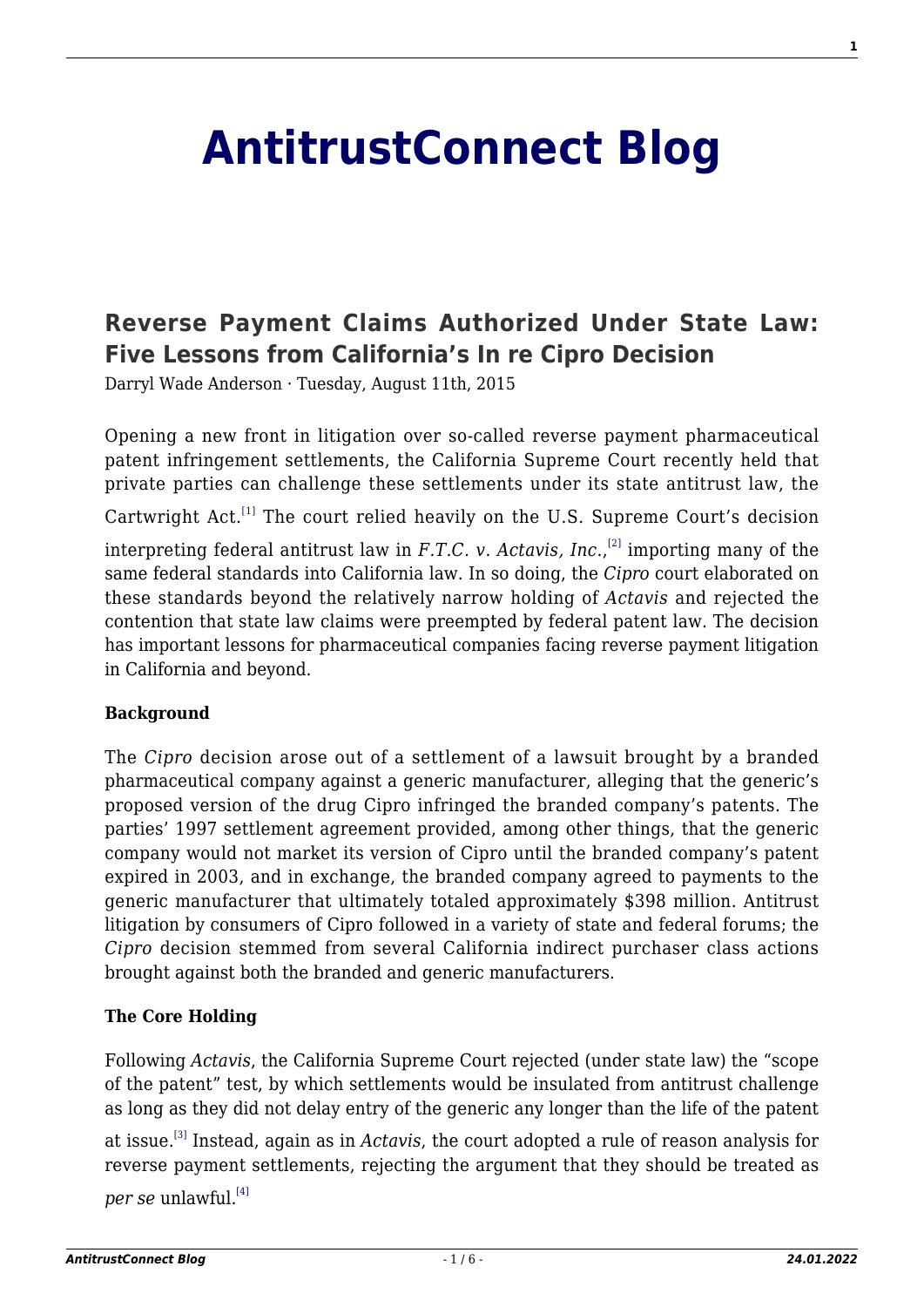But, while *Actavis* left "to the lower courts the structuring of the present rule-ofreason antitrust litigation,"[\[5\]](#page-4-4) *Cipro* set forth a burden-shifting structure for applying the rule of reason under California law.

To establish a *prima facie* case, *Cipro* held, the plaintiff must show that: "(1) the settlement includes a limit on the settling generic challenger's entry into the market; (2) the settlement includes cash or equivalent financial consideration flowing from the brand to the generic challenger; and the consideration exceeds (3) the value of goods and services *other* than any delay in market entry provided by the generic challenger to the brand, as well as (4) the brand's expected remaining litigation costs absent settlement."<sup>[\[6\]](#page-4-5)</sup>

Although the ultimate burden of proof remains on the plaintiff at all times, the third and fourth elements are presumptively satisfied unless the defendants provide evidence on those issues. "[O]nce a plaintiff has shown an agreement involving a reverse payment and delay [the first two elements], the defendants have the burden of coming forward with evidence of litigation costs and the value of collateral products and services" because, in the court's view, the defendants generally are more likely to

have this information.<sup>[\[7\]](#page-4-6)</sup>

The court noted, however, that when the branded manufacturer was not involved in the antitrust litigation (as was the case in *Cipro*, because the branded manufacturer previously had settled), the generic would not likely have any enhanced knowledge of the branded company's expected patent litigation costs, so that "the burden of

production on this point would remain with plaintiffs."<sup>[\[8\]](#page-4-7)</sup>

This four-pronged showing by plaintiffs is "sufficient to make out a *prima facie* case that the settlement is anticompetitive," $[9]$  and "suffice[s], without more, to raise a presumption of the patentee's market power." $[10]$  As a consequence, the settlement will be deemed invalid under California antitrust law unless the defendants can "offer legitimate justifications and come forward with evidence that the challenged

settlement is in fact procompetitive."[\[11\]](#page-4-10)

The *Cipro* court provides scant guidance as to what types of justifications might be deemed sufficient under California law to justify a reverse payment settlement, but it does suggest that certain possible justifications are inadequate. Most prominently, the court suggests that evidence that the patent was in fact valid is not dispositive, stating that "later evidence of validity will not automatically demonstrate an agreement was

procompetitive. $^{\prime\prime\,(12)}$  If a settlement agreement delays generic entry beyond the reasonably expected entry date based on an assessment of the strength of the patent at the time of settlement, the settlement may be deemed anticompetitive, *even if* it is later determined that the patent was valid.

As the *Cipro* court put it, "[a]ntitrust law condemns the purchase of freedom from competition; what matters is whether a settlement postpones market entry beyond the average point that would have been expected at the time in the absence of **2**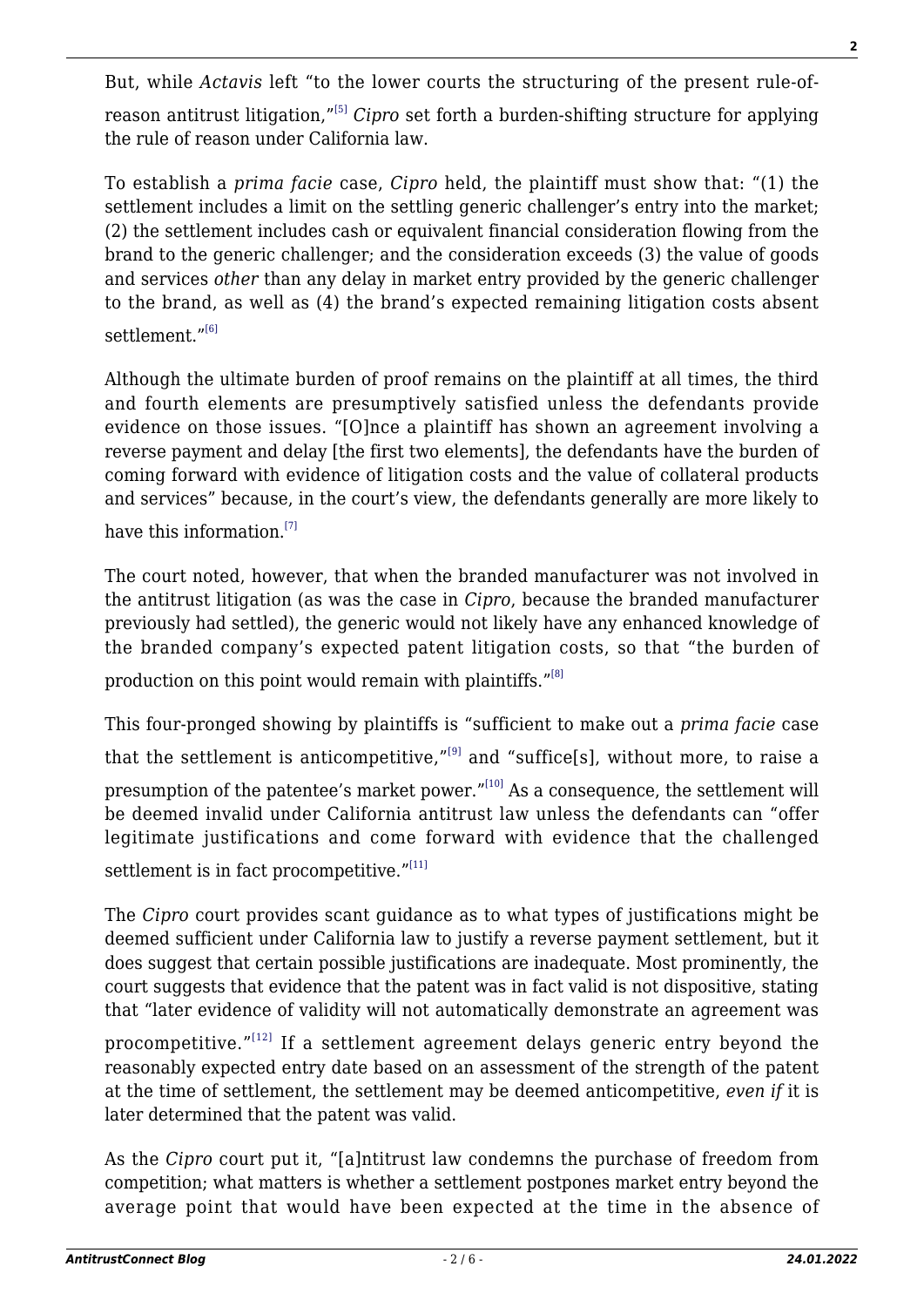# agreement."[\[13\]](#page-4-12)

Ultimately, if a defendant is able to adduce procompetitive justifications supporting the settlement, the plaintiff must "dispel these justifications" to meet its "burden of demonstrating the settlement agreement is an unreasonable restraint of trade under

the Cartwright Act."[\[14\]](#page-4-13)

#### **Rejection of Preemption Arguments**

In adopting and extending the *Actavis* rationale to state law claims, the California Supreme Court rebuffed arguments that the exclusively federal jurisdiction over patents limited state law claims. The court acknowledged that "[t]he United States Supreme Court is the final arbiter of questions of patent law and the extent to which interpretations of antitrust law—whether state or federal—must accommodate patent

law's requirements."[\[15\]](#page-4-14) The court explained, however, that "the lesson of *Actavis* is that nothing in the patent laws or the Hatch-Waxman Act dictates" any "special rule" protecting patents.[\[16\]](#page-5-0)

Thus, the court concluded it was free to adopt rules under state antitrust law that extended or even diverged from federal antitrust law.<sup>[\[17\]](#page-5-1)</sup>

#### **Five Key Takeaways**

The *Cipro* decision has important consequences for both branded and generic pharmaceutical companies, in California specifically, and also in other states. Below are five key takeaways from *Cipro* with respect to litigating reverse payment claims in California and in other states in the future.

#### **1. Likely Increase in State Antitrust Claims**

The decision opens the door to more claims by a broader array of potential plaintiffs. One can expect plaintiffs to press other states to similarly recognize challenges to reverse payment settlements under their antitrust laws. Moreover, the availability of state antitrust claims provides a vehicle for indirect purchasers (who are barred from asserting federal antitrust claims) to pursue these claims.

#### **2. Limited Ability to Assert Patent Rights As a Defense to California-Based Claims**

The court went well beyond the holding in *Actavis* in diminishing the importance of the branded pharmaceutical's patents. The U.S. Supreme Court suggested that its rule of reason analysis would give patents a wide berth; it would "normally not [be] necessary to litigate patent validity to answer the antitrust question" because "[a]n unexplained large reverse payment itself would normally suggest that the patentee

has serious doubts about the patent's survival."<sup>[\[18\]](#page-5-2)</sup>

*Cipro* arguably goes a step further, and uncouples the existence of an "unexplained large" payment from the need to consider the validity of the patent; the court held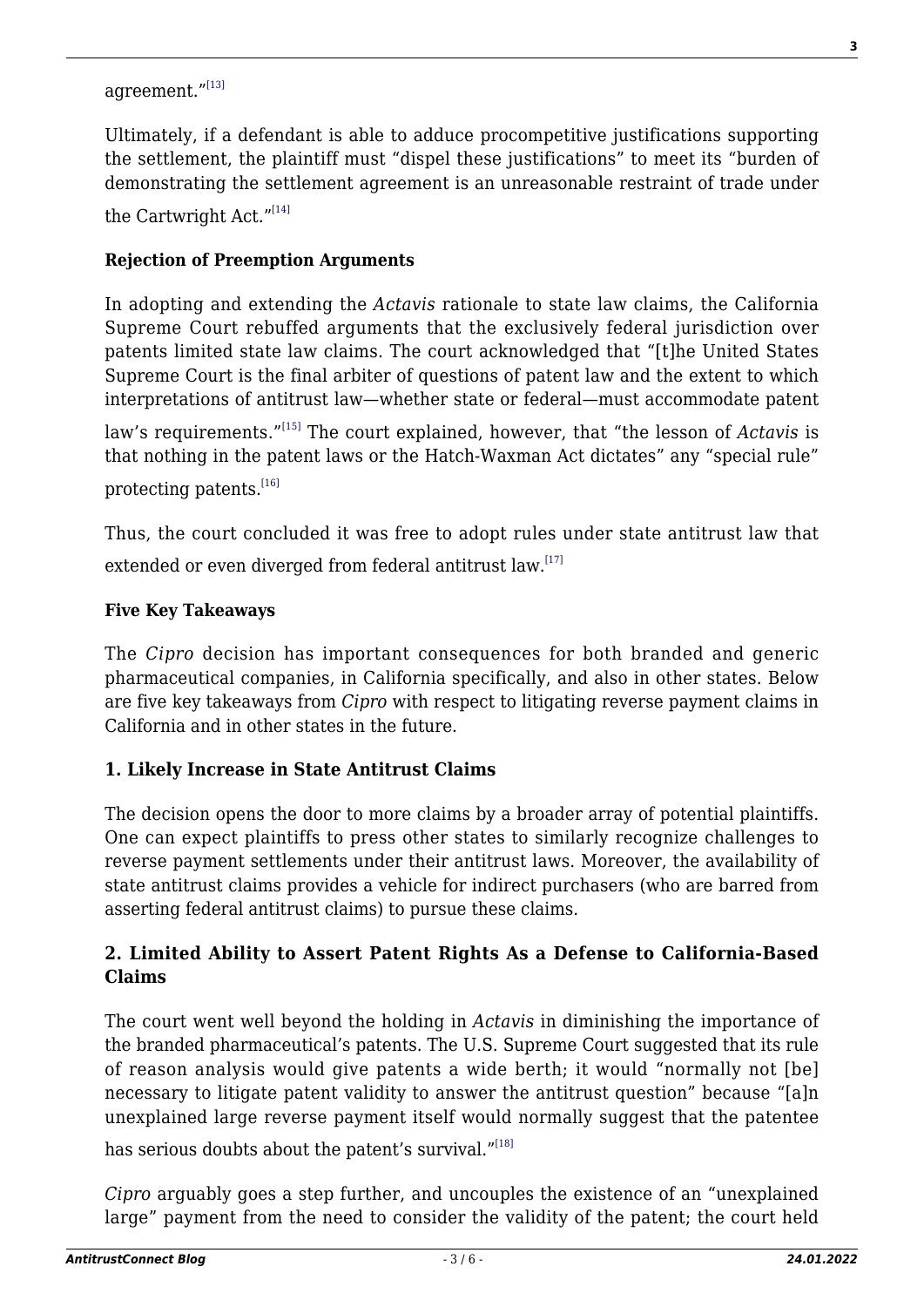that "[a]greements must be assessed as of the time they are made" such that "later evidence of validity will not automatically demonstrate an agreement was procompetitive."[\[19\]](#page-5-3)

Plaintiffs will no doubt argue that this rule should be interpreted broadly to mean that defendants can be held liable for an antitrust violation, even if the patents at issue were conclusively adjudicated to have been valid all along. Defendants, on the other hand, will emphasize that just because patent validity does not "automatically" mean the agreement was procompetitive that should not be interpreted to preclude evidence of patent validity in assessing the competitive effects of the challenged agreement.

# **3. Non-Cash Payments Can Form the Basis for a California-Based Claim**

The court embraced, under California law, an expansive reading of what constitutes a "reverse payment." In *Actavis*, the U.S. Supreme Court emphasized the payment of money, and some subsequent decisions have held that an antitrust challenge can only

be brought when a cash payment is part of the settlement.<sup>[\[20\]](#page-5-4)</sup> In *Cipro*, the California Supreme Court defined a reverse payment as "financial consideration flowing from the brand to the generic challenger" and emphasized that "courts considering Cartwright Act claims should not let creative variations in the form of consideration result in the

purchase of freedom from competition escaping detection."<sup>[\[21\]](#page-5-5)</sup>

# **4. California Skepticism About Reverse Payment Settlements**

Perhaps most troubling for defendants, the court expressed considerable skepticism about reverse payment settlements generally. The court stated that "[c]onsiderable caution is in order in evaluating settlements that include side agreements for generic

products or services."<sup>[\[22\]](#page-5-6)</sup> Indeed, according to the court, "[a] side agreement involving difficult-to-value assets might conceivably be added to a patent settlement to provide

cover for the purchase of additional freedom from competition."[\[23\]](#page-5-7)

The court went so far as to hold open the possibility of revisiting the applicability of the *per se* rule to reverse payment settlements in the future. In adopting the rule of reason standard, the court stated that "[w]e are unwilling to declare every settlement payment of a certain size illegal. Like the United States Supreme Court, we cannot say with reasonable certainty— *yet—*that we have posited every possible justification that

might render a particular reverse payment settlement procompetitive."<sup>[\[24\]](#page-5-8)</sup>

# **5. Grounds for Defending Reverse Payment Settlements in California and Other States Remain**

Finally, it should not be overlooked that defendants continue to retain significant defenses to these claims, both in California and in other states where plaintiffs may try to invoke other state antitrust laws. Notwithstanding the overall tone of the *Cipro* opinion, the court acknowledged that "[p]arties can still use financial considerations to bridge small gaps arising from differing subjective perceptions of their probabilities

of success in litigation."[\[25\]](#page-5-9)

**4**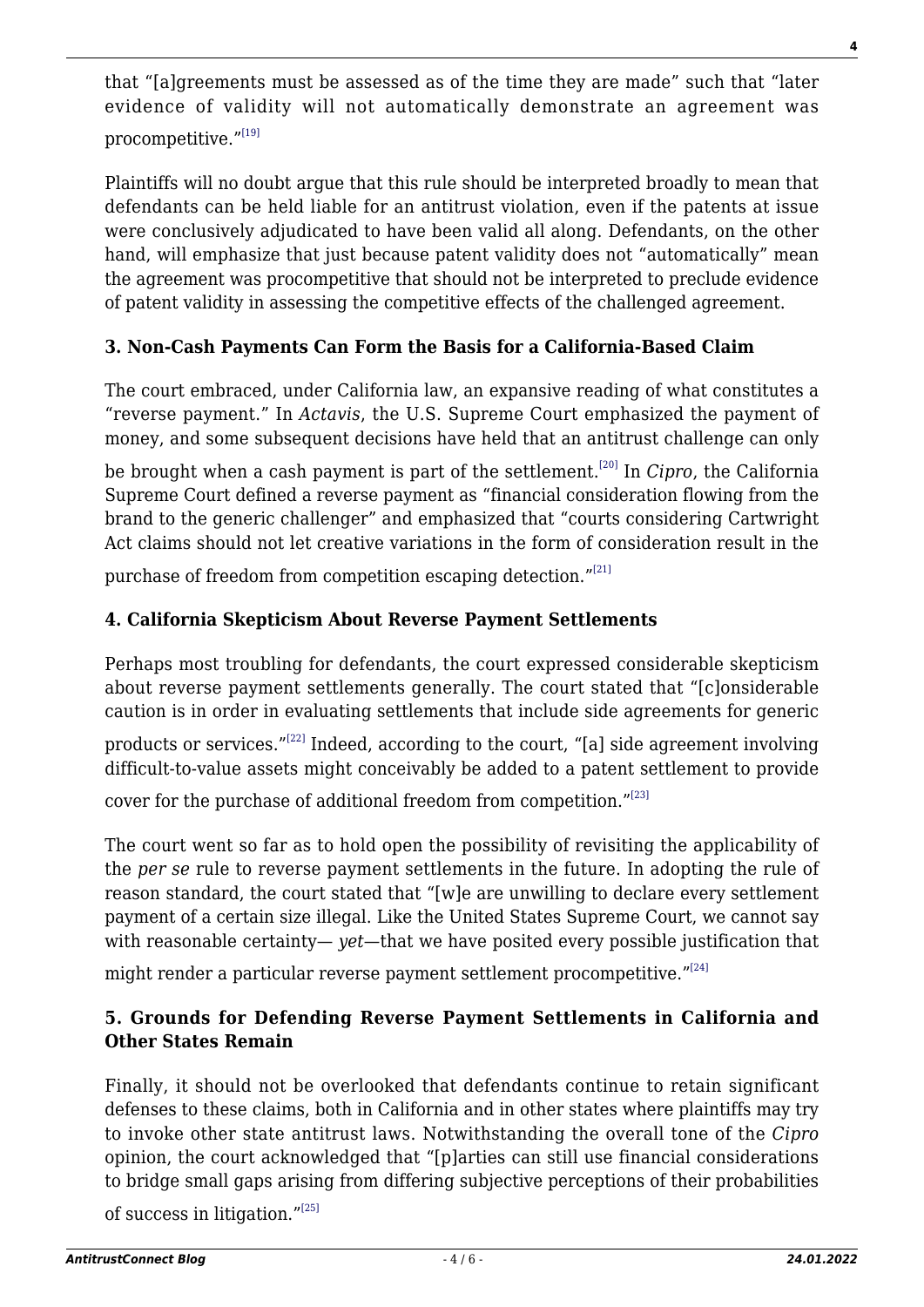Moreover, by staking out an interpretation of state antitrust law that goes beyond *Actavis* in minimizing the importance of potentially valid patents, the decision may be superseded by federal patent law developments that contradict the California Supreme Court's understanding of the requirements of patent law.

Other states may reach the reasonable conclusion that their antitrust laws should not be so broadly interpreted, to avoid potential conflicts with federal law down the road.

#### **About the authors**

Darryl Wade Anderson, a partner in the Houston office of Norton Rose Fulbright US LLP, focuses his practice on antitrust and competition litigation and investigations, as well as a range of other complex business litigation matters and other general corporate litigation matters. Michael Lee Koon, a partner in the firm's office in Washington, DC, focuses his practice on the defense of organizations and individuals subject to regulation by the U.S. Food and Drug Administration. Peter H. Mason, the partner-in-charge of the firm's Los Angeles office, primarily focuses his practice on defending corporate clients in a variety of high exposure and noteworthy matters on both a class wide and individual basis. The authors may be contacted at [darryl.anderson@nortonrosefulbright.com,](mailto:darryl.anderson@nortonrosefulbright.com) [michael.koon@nortonrosefulbright.com](mailto:michael.koon@nortonrosefulbright.com), and [peter.mason@nortonrosefulbright.com,](mailto:peter.mason@nortonrosefulbright.com) respectively.

This article originally appeared in the *Intellectual Property & Technology Law Journal*.

<span id="page-4-0"></span>1. *[In re Cipro Cases I & II](http://business.cch.com/ald/InreCiproCasesI&II05072015.pdf)*, 348 P.3d 845, 61 Cal. 4th 116 (Cal. 2015).

<span id="page-4-1"></span>2. *[F.T.C. v. Actavis](http://business.cch.com/ald/FTCvActavis20130617.pdf)*, Inc., 133 S. Ct. 2223 (2013).

<span id="page-4-2"></span>3. *Cipro*, 61 Cal. 4th at 139.

<span id="page-4-3"></span>4. *Id*. at 158.

<span id="page-4-4"></span>5. *Actavis*, 133 S. Ct. at 2238.

<span id="page-4-5"></span>6. *Cipro*, 61 Cal. 4th at 151 (emphasis in original).

<span id="page-4-6"></span>7. *Id.* at 153.

<span id="page-4-7"></span>8. *Id.* at 153 n. 13.

<span id="page-4-8"></span>9. *Id.* at 154.

<span id="page-4-9"></span>10. *Id.* at 157.

<span id="page-4-10"></span>11. *Id.*

<span id="page-4-11"></span>12. *Id.* at 158.

<span id="page-4-12"></span>13. *Id.* at 158-59.

<span id="page-4-14"></span><span id="page-4-13"></span>14. *Id.* at 160.

**5**